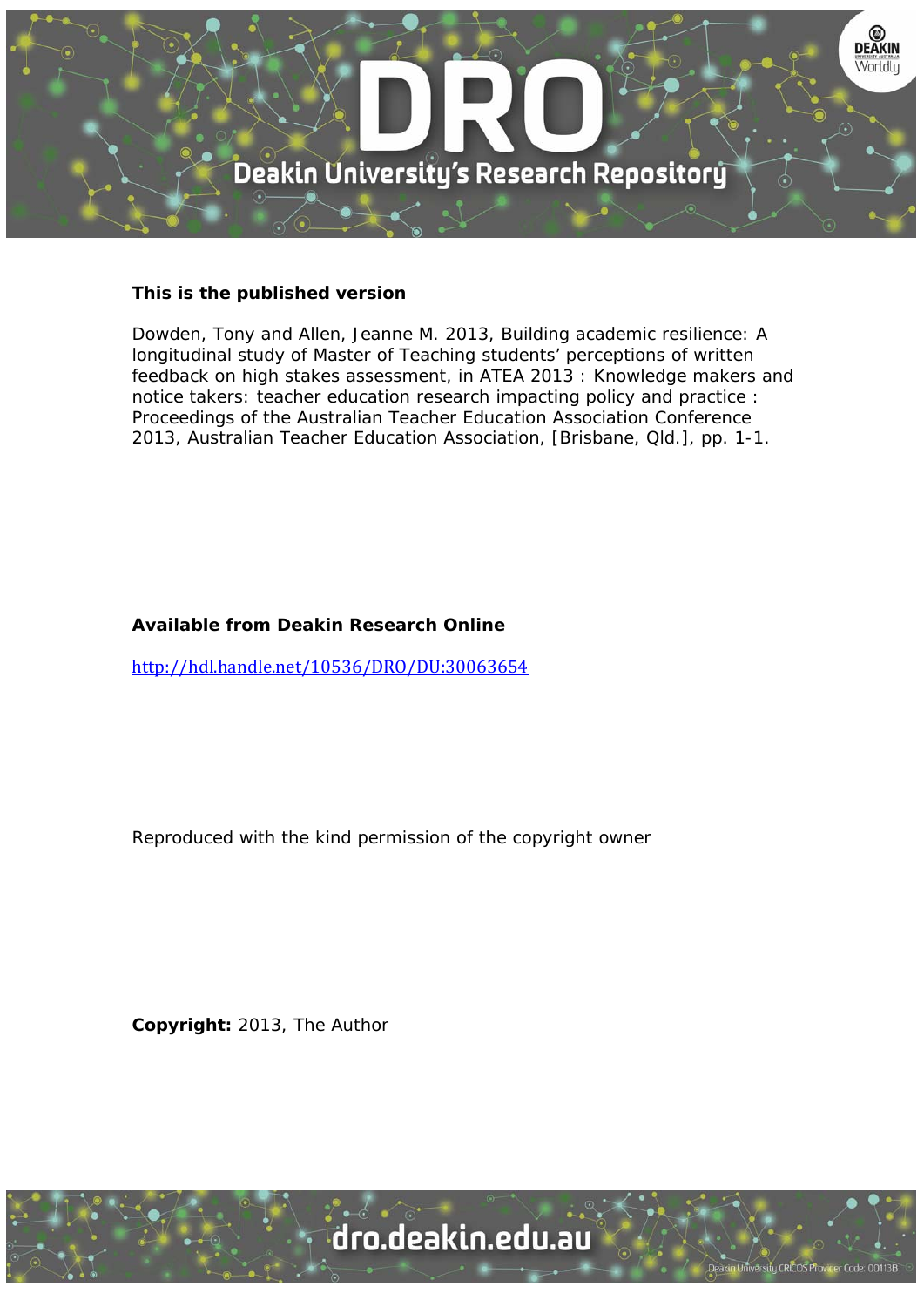# **Building academic resilience: Master of Teaching students' perceptions of written feedback on assessment.**

Tony Dowden (University of Southern Queensland)

Jeanne Allen (University of Tasmania)

# **Abstract**

This paper reports on a two-year study of tertiary education students' perceptions of written feedback on assessment. Contextualised in a regional Australian university and drawing on a cohort of Master of Teaching pre-service teachers, a survey approach was used to collect data from participants in both years of their graduate-level entry program. The paper contributes to the emerging body of literature on students' perceptions of written feedback on assessment by discussing four themes that emerged from the study. It concludes with a number of recommendations for teacher educators to enhance current feedback practices.

**Keywords:** academic resilience; emotion; students' perceptions; written feedback

# **Introduction**

Written feedback on assessment has the potential to enhance students' learning experiences (Hattie & Timperley, 2007). Studies of classroom practice indicate, however, that it should not be assumed that students will receive and act on feedback as a matter of course. Indeed, a meta-analysis of the extensive literature on feedback found that while feedback generally enhances learning, it is mediated by a range of factors including assessment task characteristics, the educational context, and students' perceptions of the feedback (Shute, 2008). In tertiary learning and teaching contexts, written feedback on high stakes assessment has been traditionally provided on the assumption that students will receive it, understand and assimilate it, and then implement it by improving their performance in future assessment (Sadler, 1989). However, more recent research evidence from studies in tertiary contexts suggests this is an unrealistic assumption.

This paper reports on students' perceptions of written feedback during a Master of Teaching program in a regional Australian university. The data were generated in one strand of a larger research project that investigated students' perceptions and self-evaluation of their academic literacy at early and late junctures during the two-year program. The paper concludes by making recommendations for teacher educators to enhance feedback practices.

### **Literature review**

### *Written feedback on assessment*

The provision of written feedback in tertiary education contexts is widely accepted as an intrinsic component of the learning and teaching cycle (Adcroft, 2011). A meta-analysis of the literature on tertiary students' use of written feedback by Jonsson (2012) found that: (1) students want feedback that is "useful" in the sense that it will have utility for other assessment items in the near future, (2) "students prefer specific, detailed and individualised feedback" with a blend of critique that mixes positive and negative points without being "overtly negative", (3) students prefer to engage with feedback that is part of a natural dialogue with tutors and tend to side-step advice they perceive as authoritarian, and (4) students may lack "strategies for productive use of feedback" or fail to understand feedback due to "academic terminology or jargon" (Jonsson, pp. 66-70). As these findings imply, there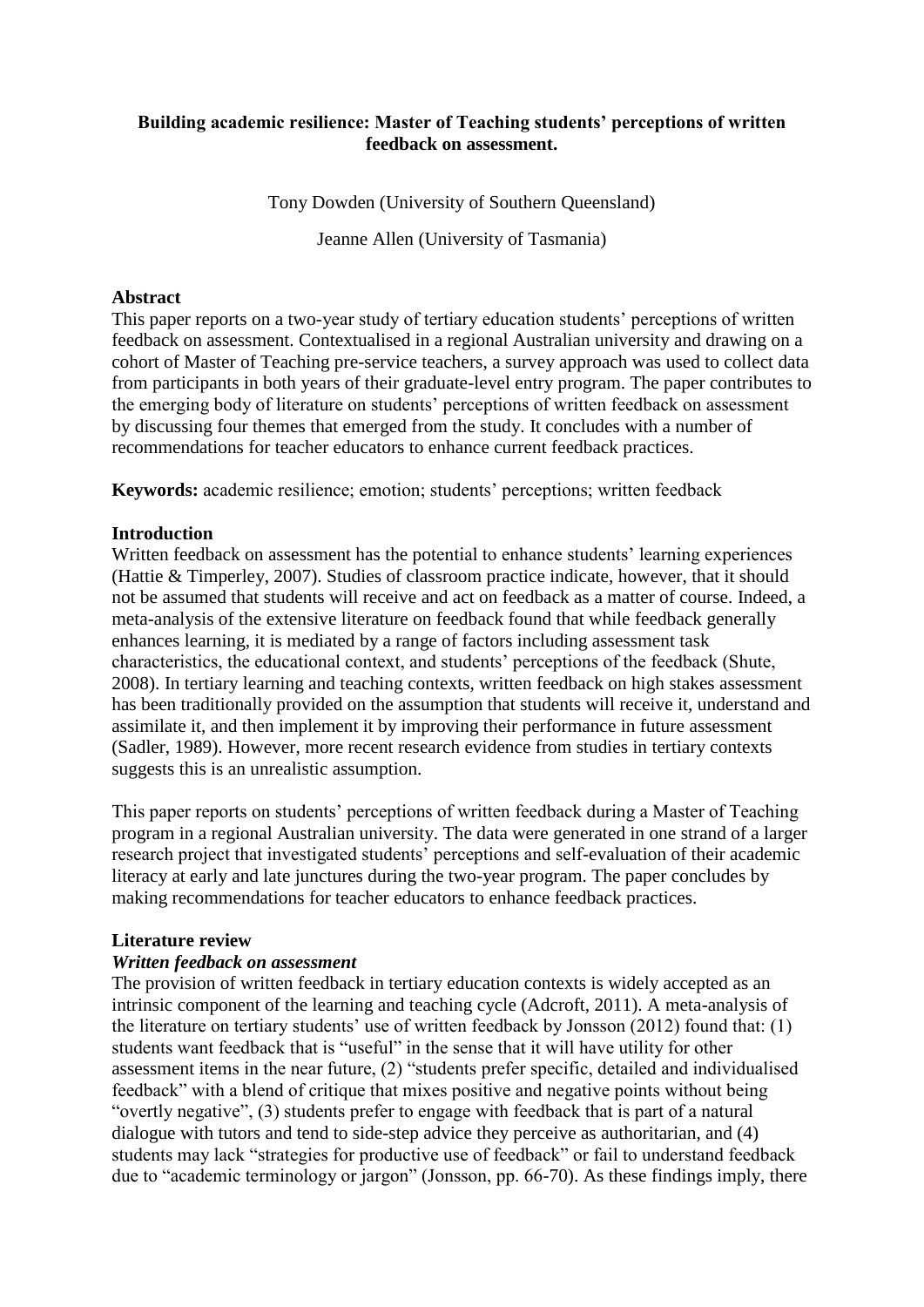are many imperfections in the way students receive, understand, assimilate and implement written feedback. Furthermore, students may fail to understand some aspects of written feedback (Orrell, 2006) due to differences between their interpretation of it and that intended by the tutor (Adcroft, 2011). In addition, low levels of academic literacy among some groups of students tend to limit the educational benefit of written feedback (Price, Handley, Millar, & O'Donovan, 2010).

### *Students' perceptions of written feedback*

Up until recently, students' perceptions of written feedback on assessment has gained little attention (Weaver, 2006) but, following increasing reports of mounting student dissatisfaction with written feedback on assessment (e.g., Nicol, 2010), it is an area that has started to attract increasing interest in the literature (Dowden, Pittaway, Yost, & McCarthy, 2013; Ferguson, 2011; Pokorny & Pickford, 2010; Robinson, Pope, & Holyoak, 2013). In the United Kingdom (UK), Pokorny and Pickford (2010) conducted interviews with 18 students in four focus groups. They found that the participants (a) in some cases perceived inconsistencies in marking, and (b) wanted written feedback on assessment that would have utility for future improvement. Another UK study surveyed the perceptions of 166 first-year psychology students (Robinson, Pope, & Holyoak, 2013) and similarly showed that participants were frustrated with what they perceived to be inconsistent marking and that they wanted to utilise feedback to improve their performance in future assessment. Some students also experienced severe, negative emotional responses to feedback. A further UK survey of the perceptions of 44 undergraduate students found that students perceived written feedback as unhelpful when it: failed to provide guidance for improvement, was too general or vague, focused on the negative or was unrelated to assessment criteria (Weaver, 2006). In Australia, Ferguson (2011) surveyed 566 teacher education students' perceptions of written feedback in undergraduate and postgraduate programs at a large metropolitan university. His key finding was that students wanted timely and personalised written feedback on the assessment of key concepts in their courses. Another Australian study of 162 teacher education students' perceptions of written feedback in an undergraduate program at a regional university found that virtually all (99%) of the participants wanted guidance on how to improve future assessment and all of them (100%) reported experiencing an emotional response connected to receiving written feedback (Dowden et al., 2013). Accordingly, the extant literature supports the relevance and timeliness of the study reported in this paper. Through eliciting higher education students' perceptions of written feedback, the study in turn contributes to this field of literature around contemporary learning and teaching practices.

### **Method**

The instrument for data collection in this two-shot study was a survey with a blend of closed questions to elicit responses on a five-point Likert scale followed by open-ended questions about students' perceptions of written feedback (Ferguson, 2011). The participants were preservice teacher education students completing a Master of Teaching degree in a regional university in Australia. Two questionnaires were administered online: one in the first semester after students received written feedback on their earliest assessment tasks and the other in the fourth semester shortly before students completed their two-year course (see Appendix 1). The data were analysed using an interpretive approach (Creswell, 2009) and discussed according to emergent themes. Relevant qualitative data were selected to illustrate each theme so that students' opinions could be represented directly. Similar methodologies for eliciting Australian teacher education students' perceptions of written feedback – including the same theoretical framework and survey method – were utilised by Ferguson (2011) and Dowden et al. (2013).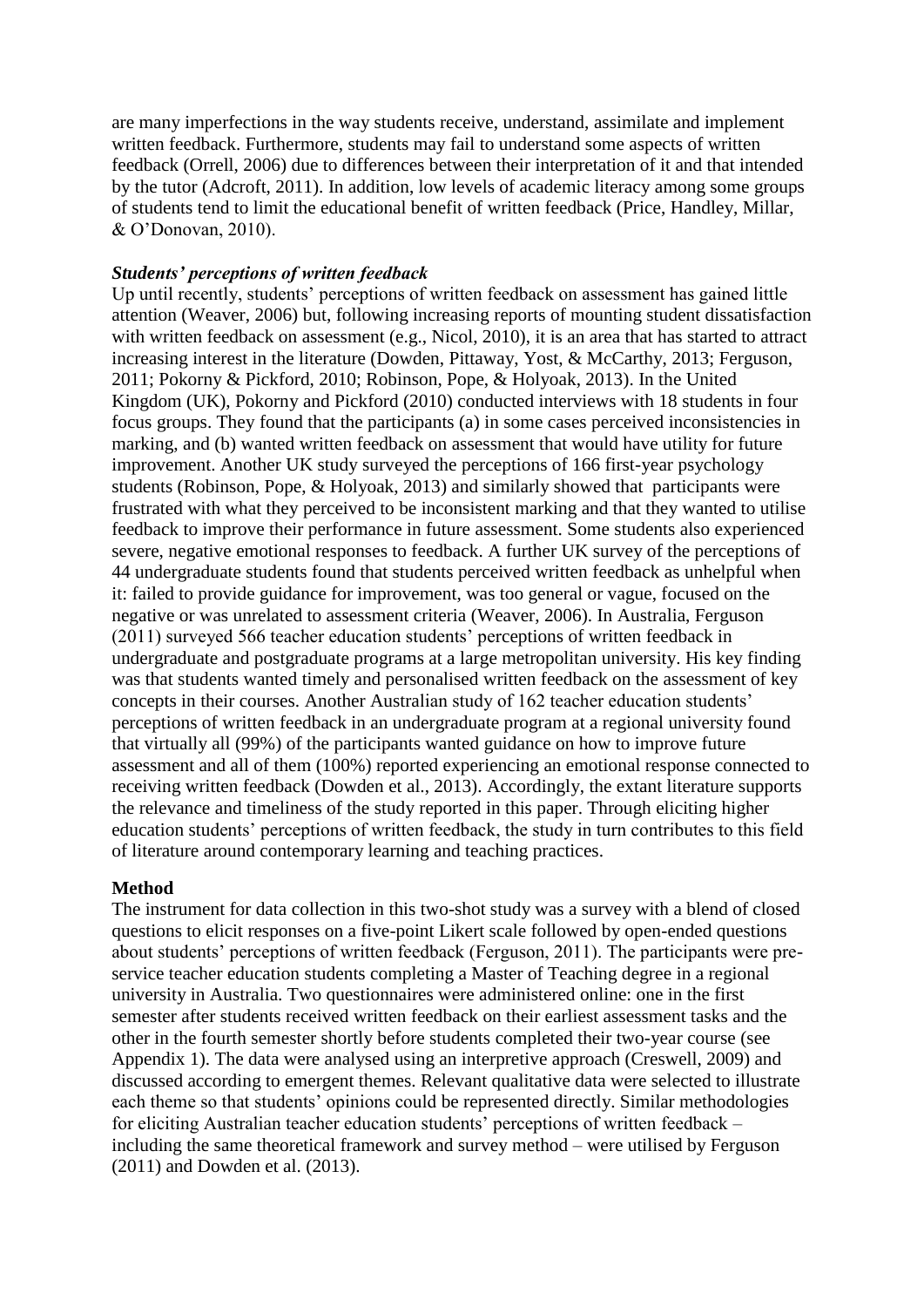#### **Results**

The first survey had a 40% response rate with 98 students opting to participate and the second survey had a 32% response rate with 44 students participating. These relatively high response rates to surveys in the online context were apparently achieved by simply inviting students to collaborate in a research project seeking to improve the overall learning experience in the Master of Teaching degree.

Quantitative analysis of the data was inconclusive with no particular trends emerging from either survey. A plausible reason for this is that the cohorts of students who participated in the surveys were represented by disparate groups of students from different disciplinary backgrounds with differing expectations relating to learning and teaching.

Qualitative analysis of the data from the two surveys revealed a number of themes. The Year 1 survey elicited more emotion-laden responses whereas the Year 2 survey elicited comparatively more measured and reflective responses. Four interrelated themes emerged from the survey. The strongest theme that emerged from our study was students' desire for guidance on future improvement. The other themes that emerged were: perceptions of vague or incomprehensible feedback, emotion-laden responses, and frustration with inconsistent marking practices.

#### *Theme 1: Guidance for future improvement*

Students want helpful feedback they can utilise for future improvement. This finding is strongly supported in the extant literature (Carless, 2006; Dowden et al., 2013; Ferguson, 2011; Jonsson, 2012). Students expressed their appreciation when written feedback included helpful guidance:

Feedback was constructive and will assist in all future assignments. Areas for improvement were made clear and the manner in which they were suggested was considerate (Year 1, online student).

The feedback was personal … It was great to get feedback that told me areas I had done well in, and overall, why I received the mark I did (Year 1, online student).

Conversely, students were critical when they believed guidance from markers was insufficient for future improvement:

I found the written feedback quite minimalistic. Although I only received a pass, there was no real information about what I could do differently to increase this mark (Year 1, online student).

Thus far I have received Distinctions. I have no clear idea how to improve and get High Distinctions (Year 1, on-campus student).

I only received positive feedback on my first assessment task and therefore had no idea why I had gotten the mark I did and how I could improve (Year 1, on-campus student).

The Year 2 survey participants demonstrated an increased depth of discernment and understanding about written feedback and the pains that some staff would go to on their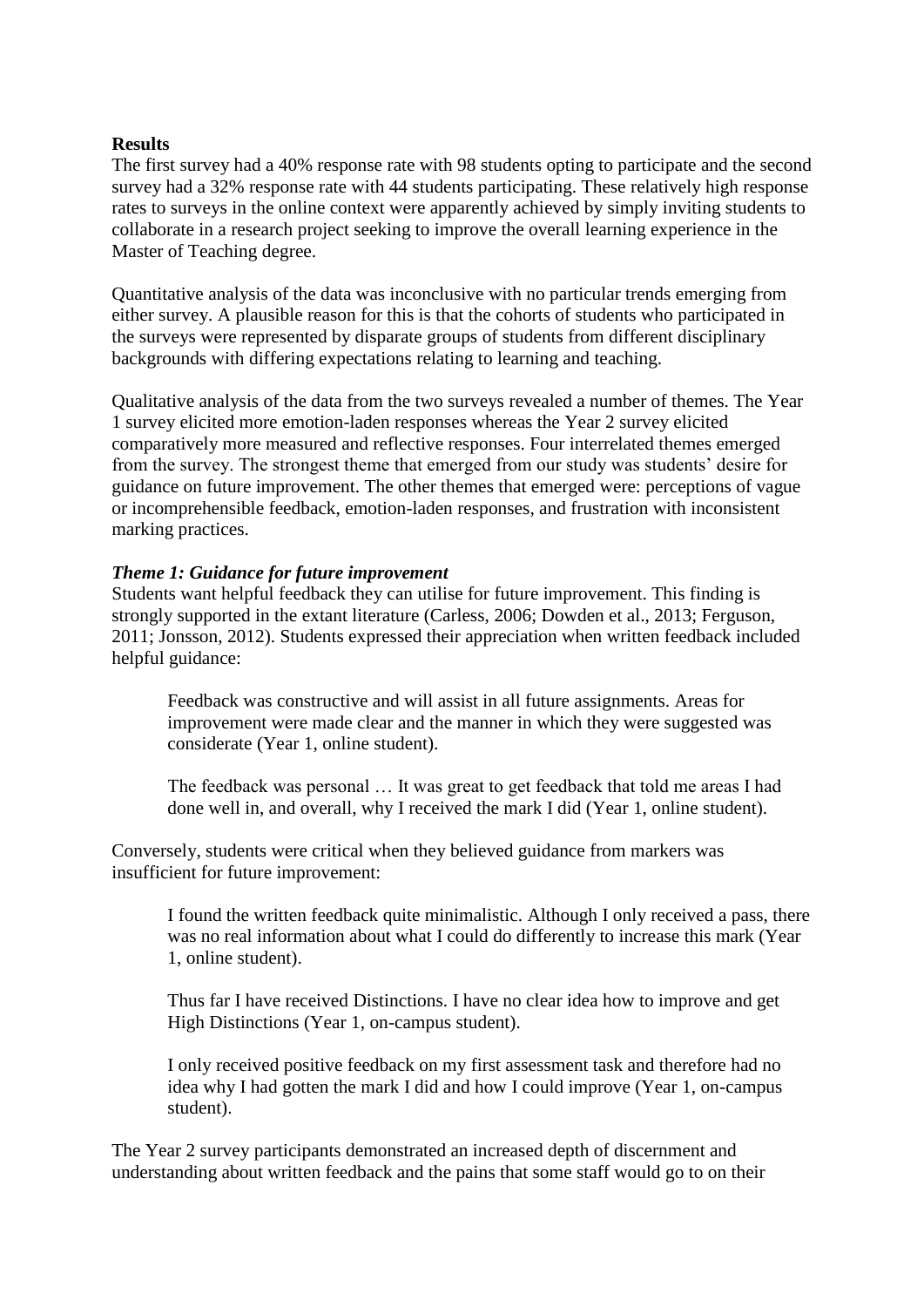behalf. On the one hand some reflected on their experience over the four semesters of their course and expressed a measure of gratitude for the quality of written feedback they had received:

I have found written feedback to be constructive and supportive in nature (Year 2, online student).

Dr [Name removed] was helpful and gave rich constructive feedback (Year 2, online student).

Some feedback I have received has been thorough, encouraging and helpful [but] at other times I don't get much from it at all. (Year 2, online student)

On the other hand, a few students drew on their experience of the course to provide pointed criticism of written feedback they had received. For instance, one student was critical of the standard of one instance of written feedback:

I have recently received written feedback that has been incomprehensible. Incomplete sentences, incorrect grammar and [contradictory] comments. I have found it very discouraging to have my professional work treated with such disregard … it sends a very poor message to pre-service teachers. (Year 2, online student)

Another student was critical of a remark made by a marker:

In a recent assignment the marker made a very condescending general statement about the marker's belief of my ability in the subject – which was grossly wrong as the assignment [assessed only] a very narrow interpretation of the subject. (Year 2, on campus student)

### *Theme 2: Too vague or lacks sense*

Some students perceived written feedback to be vague or lacking in sense. Emotions connected to frustration and annoyance were not far from the surface:

[Tutor's] feedback was trivial and unclear. I asked for [more feedback] so I could learn where and how to improve. [The resulting] comments seemed arbitrary, unfounded and almost condescending (Year 1, on campus student).

Feedback was very limited and was too general (Year 1, on-campus student).

Feedback was completely useless as it did not explain anything … this only confused me and resulted in frustration and annoyance (Year 1, on campus student).

### *Theme 3: Emotional responses*

Some students seemed to utilise the survey as an opportunity to vent their emotions. While the extant literature occasionally acknowledges that receiving written feedback on feedback is an emotional time for students (e.g., Carless, 2006; Dowden et al., 2013), Varlander (2008) is wise to advise that tutors should pay more attention to the fact that emotions mediate cognition and that emotions therefore colour students' perceptions of written feedback. In particular, a number of Year 1 survey participants provided emotion-laden responses: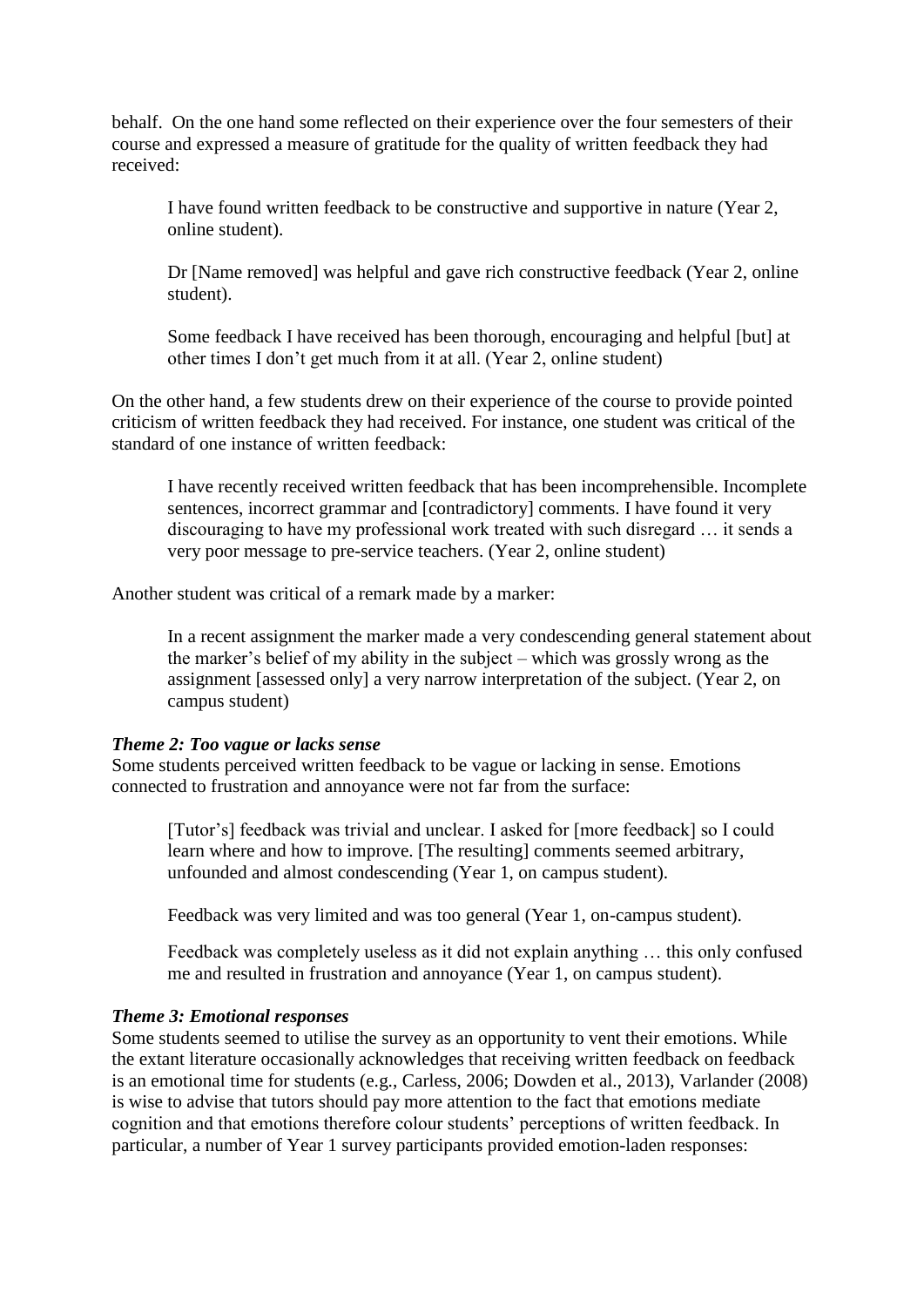I was very emotional just before I opened the document with my grade. Once I realised I got a good mark I felt fine and focused on the feedback (Year 1, on-campus student).

It seemed to me that the assessing process was very similar to Grade 3 marking in about 1963. Red lines going everywhere words inserted/deleted … for a returning student after a very long break, it was pretty shattering (Year 1, online student).

My feedback … made me feel unworthy to be a teacher and disheartened me … [I doubt] I have the ability to continue my [degree] (Year 1, on-campus student).

The literature has documented the potentially damaging effect of poorly conceived feedback that is perceived as a personal attack (e.g., Hunt, 2001) or, when a student has low selfesteem, feedback may be perceived as a sweeping judgement on the student's suitability for tertiary level study, rather than a stand-alone evaluation of an assessment task (Young, 2000).

#### *Theme 4: Inconsistent marking practices*

Perceptions of inconsistency among markers is known to be a major source of irritation and dissatisfaction among tertiary students (e.g., Rust, 2002). Frustration about American Psychological Association (APA) referencing conventions emerged as a touchstone for frustration about inconsistent marking or feedback in both of the surveys. Students believed APA referencing was difficult to master:

The APA system of referencing is difficult to master … I have found that I have avoided using references as I could not figure out how to correctly reference them. (Year 1, on-campus student)

Others found written feedback from markers on APA referencing was difficult to understand:

I found the layout of feedback in regard to APA mistakes very hard to understand. (Year 1, online student)

Several students believed that they should not lose marks for minor errors relating to APA referencing:

APA is very difficult to follow and I often feel it is unfair to lose marks for minor APA issues. (Year 2, online student)

When students referred to inconsistency or differing expectations among markers, they continued to highlight APA referencing as an issue:

I have noted many inconsistencies in the way markers interpret APA referencing. This can be very confusing … contradictory advice makes it very difficult to know what is required. (Year 2, online student)

[Receiving marked] assignments covered in negative feedback related to … different interpretations of APA referencing was extremely irritating (Year 2, on-campus student).

#### **Discussion**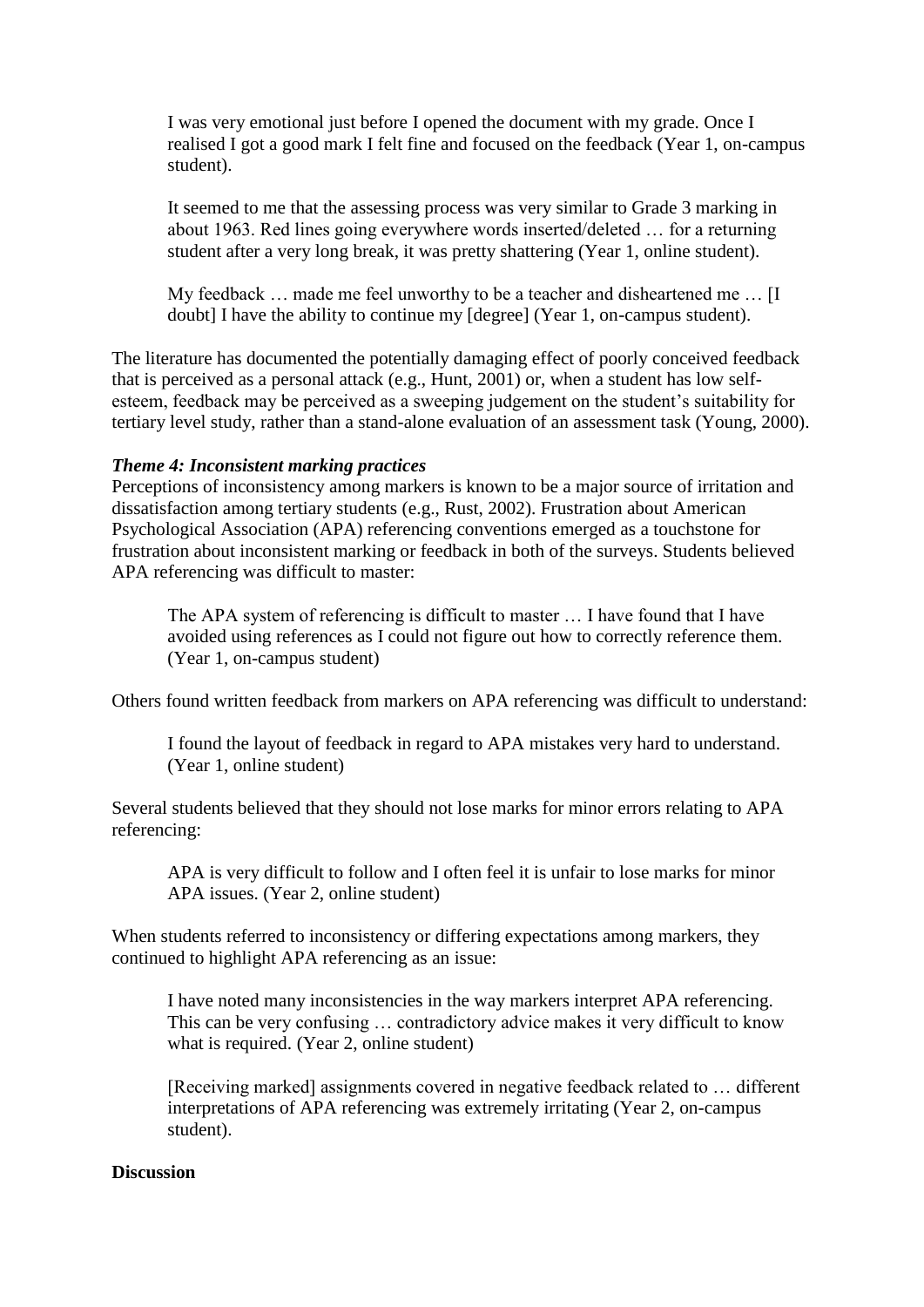The findings of this study were broadly similar to existing studies in the literature, in that students generally want personalised written feedback on how to improve work (e.g., Ferguson, 2011), but different, in that the extant literature has generally underemphasised the need for written feedback on assessment to cater to students' emotional responses when they receive their marked assessment items (Varlander, 2008).

We found that the teacher education students who participated in our study appreciated wellconceived guidance on how to improve future assessment but felt short-changed when this was not provided. When written feedback was found wanting, students variously expressed their emotions in terms of frustration, irritation and annoyance.

Recent studies have suggested that improving students' perceptions and understanding of written feedback is likely to involve engaging tutors and students in dialogue (e.g. Nicol, 2010). In addition, preparing student for receiving feedback by prior scaffolding has been suggested (Varlander, 2008; Orsmond & Merry, 2011). Ultimately though, whether students perceive written feedback favourably is likely to be dependent on the overall quality of communication and warmth of the teacher-student relationship (Jonsson, 2012). Dowden et al. (2013) point out, however, that the widespread practice in Australian universities of employing casual markers who have no connection with students means that dialogue is not always possible.

Based on the data, we believe the collective student voice embedded in the findings of this study has implications for enhancing teacher educators' practice, including when casual markers provide written feedback. This might best be interpreted as 'advice' to markers on composing written feedback from the students whom they assess:

# *1. Avoid empty praise*

This study found that teacher education students – who learn about assessment practices as an integral part of their course – were annoyed and frustrated by the practice of markers who offer praise without providing cogent critique. Research in similar contexts has shown that students want personalised feedback to show them how to improve future assessment (e.g., Ferguson, 2011; Dowden et al., 2013) but when guidance is replaced by empty platitudes, praise becomes unwelcome and morphs into a source of annoyance. Indeed, the literature indicates that the practice of praising students as an integral part of written feedback may not be effective. For instance, a meta-analysis of 607 research studies on feedback in educational contexts found that praise had the effect of *reducing* future performance in more than one third of the cases (Kluger & DeNisi, 1998). Thus, the familiar practice, in teacher education contexts, of lacing written feedback with praise may actually stunt students' motivation to strive for improvement and lull them into making inflated evaluations of their performance or ability. Indeed, Shute generally recommends markers to "use 'praise' sparingly, if at all" (2008, p. 178).

# *2. Don't get personal*

Markers should avoid making personal comments at all costs. In particular, casual markers cannot 'know' students, thus they should avoid any presumption along these lines. As this study demonstrates, there is a serious risk that personal comments will be construed as condescending and/or patronising. It is well established in the literature that feedback drawing attention to students' personal characteristics tends to impedes learning, whereas feedback focusing on task performance generally promotes learning (e.g., Shute, 2008).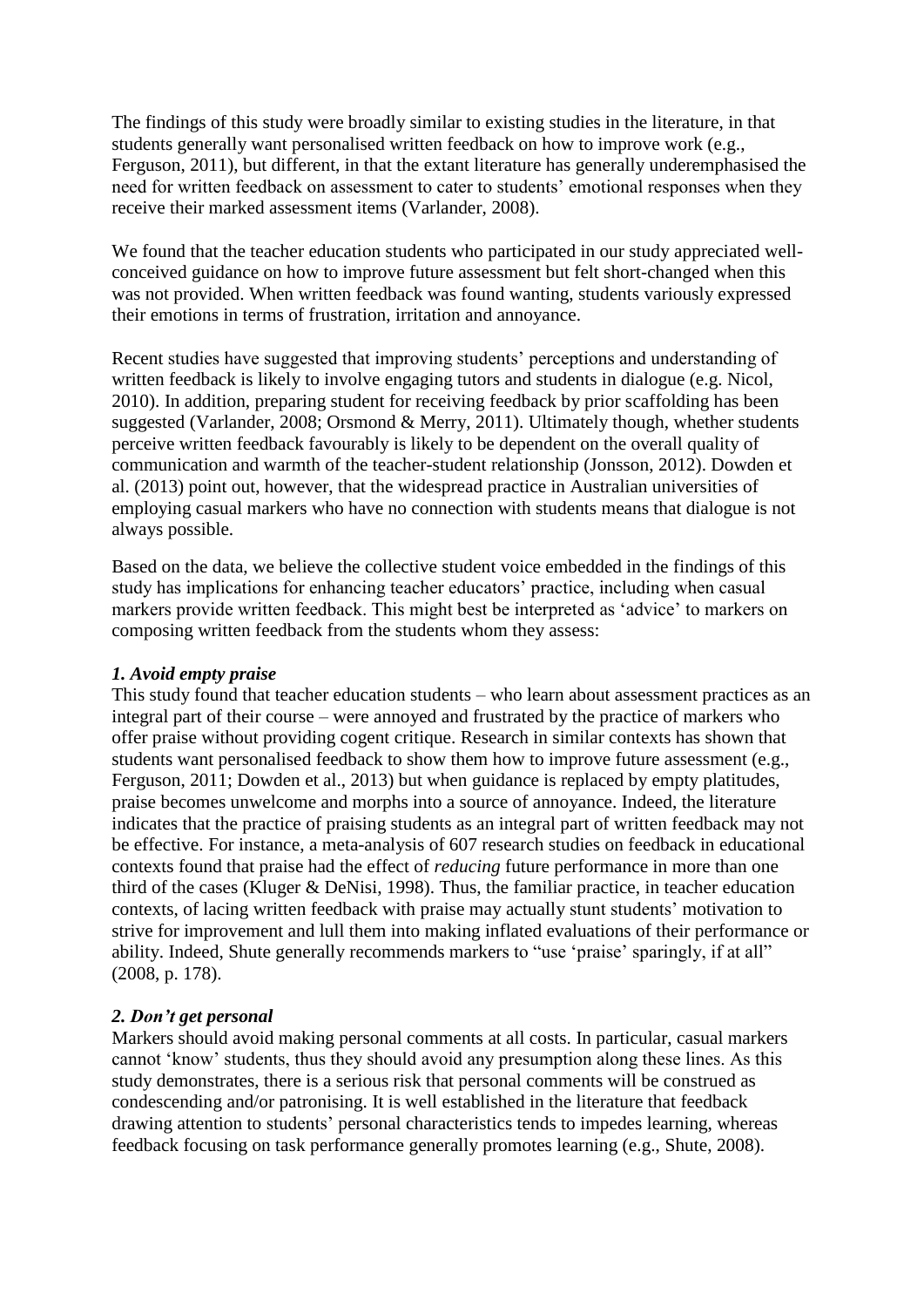## *3. Be consistent*

Students need to be confident that their markers are consistent, reliable and accurate in their judgments, otherwise they will tend to perceive problems that are both real and imagined (Pokorny & Pickford, 2010). A simple example of an 'imaginary' problem could be a student who mistakenly believes they have lost credit when they see a corrected apostrophe in their marked script. The results of this study indicated APA referencing was a serious concern for many students. The solution to this and allied problems is likely to be multi-facetted:

- (a) Lecturers, tutors and casual markers in schools and faculties need to be proficient and up-to-date with the relevant referencing system. This is unlikely to be achieved without a systemic approach to assuring common understandings among markers as well as minimum expectations of markers' knowledge of the particular referencing system;
- (b) Resources for referencing need to be both accurate and user-friendly but achieving an optimal combination of these qualities will probably involve a trade-off. For course work below Research Higher Degree (RHD) level, it may be preferable to choose simpler resources that sacrifice a little accuracy or detail in the interests of usability; and
- (c) Communication with students concerning all aspects of assessment needs to be crystal clear (Carless, Salter, Yang, & Lam, 2011) otherwise students tend to raise concerns pertaining to perceived inconsistency of marking that are trivial and peripheral to the intended learning outcomes in their courses.

These recommendations, which contribute to new understandings for effective teacher education, suggest that: (1) greater awareness and attention to the task at hand by markers, (2) systemic provision of specific and consistent instructions to markers, and (3) maintaining high expectations of markers (for instance, by assessing their knowledge of APA referencing), have the potential to generally improve students' perceptions of written feedback on high stakes assessment.

### **Acknowledgements**

The authors wish to warmly thank Dr Jennifer Donovan, Assoc/Prof Jacquie McDonald and Dr Nicole Todd (University of Southern Queensland) for reviewing a draft of this paper.

# **References**

- Adcroft, A. (2011). The mythology of feedback. *Higher Education Research & Development, 30*(4), 405–419.
- Carless, D. (2006). Differing perceptions in the feedback process. *Studies in Higher Education, 31*(2), 219–233.
- Carless, D., Salter, D., Yang, M., & Lam, J. (2011). Developing sustainable feedback practices. *Studies in Higher Education, 36*(4), 395–407.
- Creswell, J. W. (2009). *Research design: Qualitative, quantitative and mixed method approaches* (3rd ed.). Thousand Oaks, CA: Sage.
- Dowden, T., Pittaway, S., Yost, H., & McCarthy, R. (2013). Students' perceptions of written feedback in teacher education: Ideally feedback is a continuing two-way communication that encourages progress. *Assessment & Evaluation in Higher Education, 38*(3), 349–362.
- Ferguson, P. (2011). Student perceptions of quality feedback in teacher education. *Assessment & Evaluation in Higher Education, 36*(1), 51–62.
- Hattie, J., & Timperley, H. (2007). The power of feedback. *Review of Educational Research, 77*(1), 81–112.